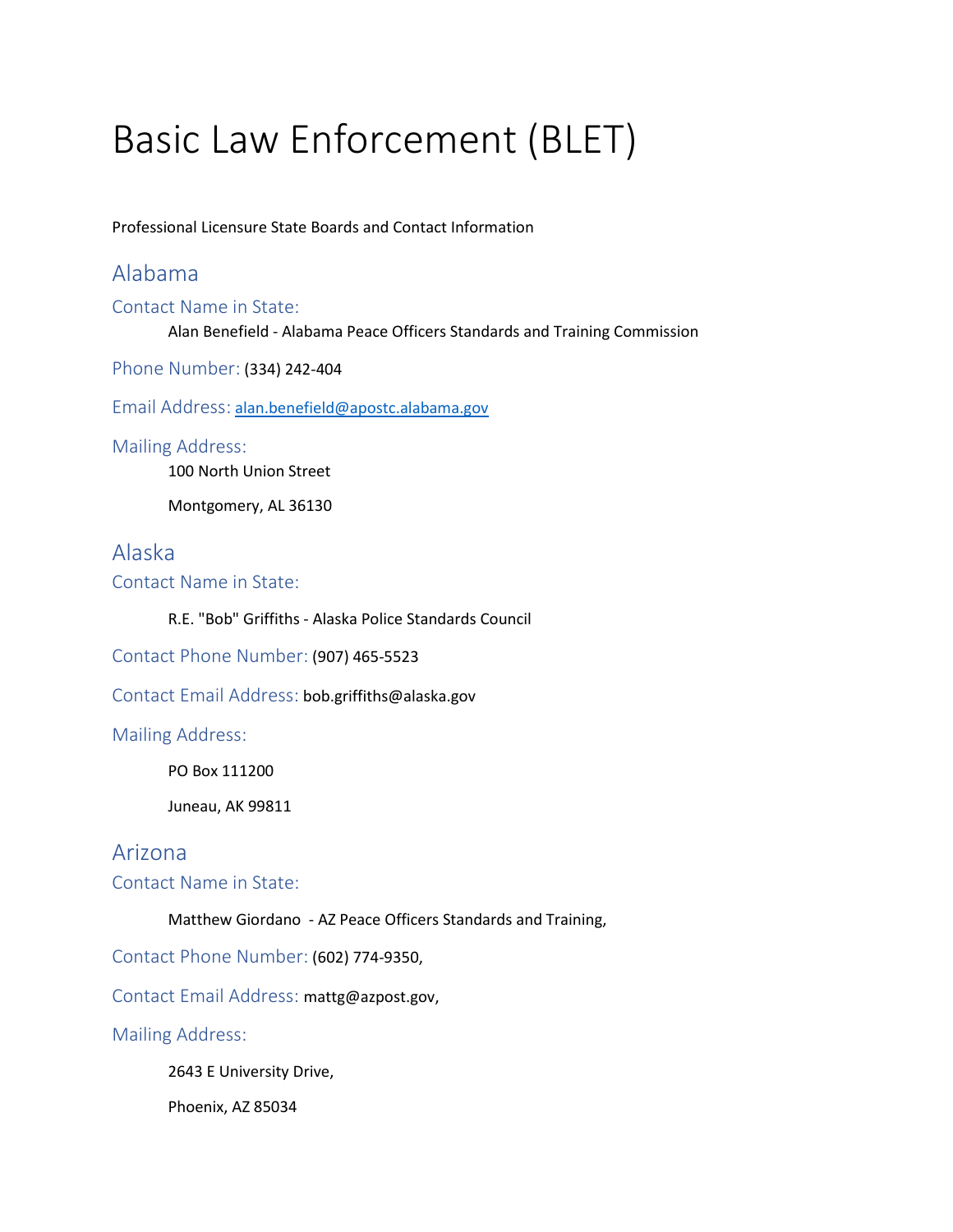### Arkansas

### Contact Name in State:

Jami Cook - Arkansas Commission on Law Enforcement Standards and Training

Contact Phone Number: (870) 574-1810

Contact Email Address: jami.l.cook@arkansas.gov

Mailing Address:

PO Box 3106

East Camden, AR 71711

# California

Contact Name in State: Manny Alvarez - California POST

Contact Phone Number: (916)227-2803

Contact Email Address: manny.alvarez@post.ca.gov

#### Mailing Address:

860 Stillwater Road, Suite 100

West Sacramento, CA 95605

# Colorado

### Contact Name in State:

Erik Bourgerie - Colorado Peace Officer Standards & Training Board

Contact Phone Number: (720) 508-6736

Contact Email Address: Erik.Bourgerie@coag.gov

#### Mailing Address:

1300 Broadway, 9th Floor

Denver, CO 80203

# Connecticut

### Contact Name in State:

Karen Boisvert -Connecticut Police Officer Standards and Training Council

Contact Phone Number: (203) 427-2601

Contact Email Address: Karen.boisvert@ct.gov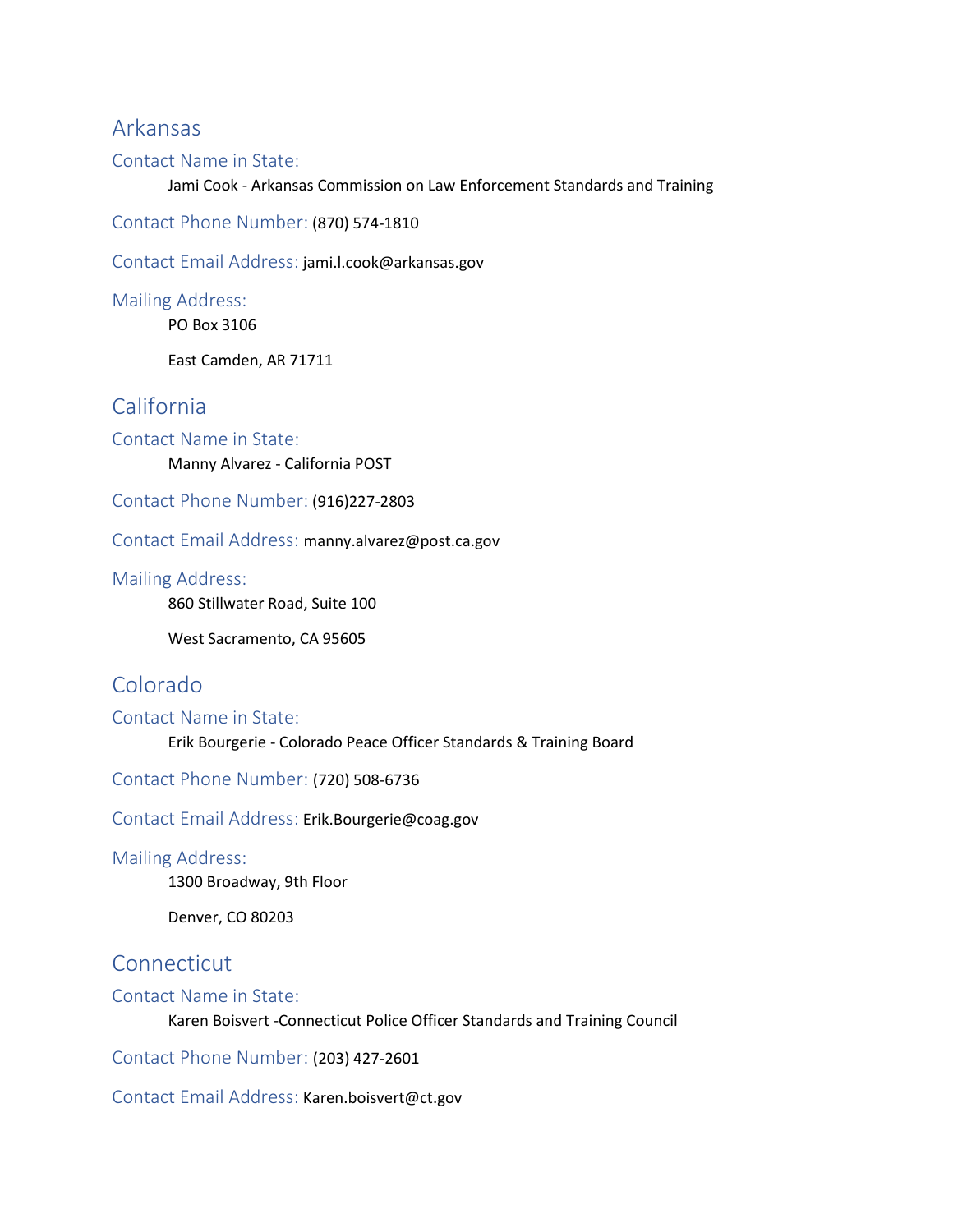285 Preston Ave.

Meriden, CT 06450

### Delaware

Contact Name in State:

Sean Moriarty - Delaware State Police

Contact Phone Number: (302) 739-5911

Contact Email Address: sean.moriarty@delaware.gov

Mailing Address:

P.O. Box 430

Dover, DE 19903

# District of Columbia

#### Contact Name in State:

Laura Wagman - District of Columbia Police Officers Standards and Training Board

Contact Phone Number: (202) 727-4772

Contact Email Address: laura.wagman@dc.gov

#### Mailing Address:

300 Indiana Avenue, N.W.

Washington, DC 20001

### Florida

Contact Name in State:

Dean Register - Florida Department of Law Enforcement

Contact Phone Number: (850) 410-8611

Contact Email Address: deanregister@fdle.state.fl.us

Mailing Address:

PO Box 1489

Tallahassee, FL 32302-1489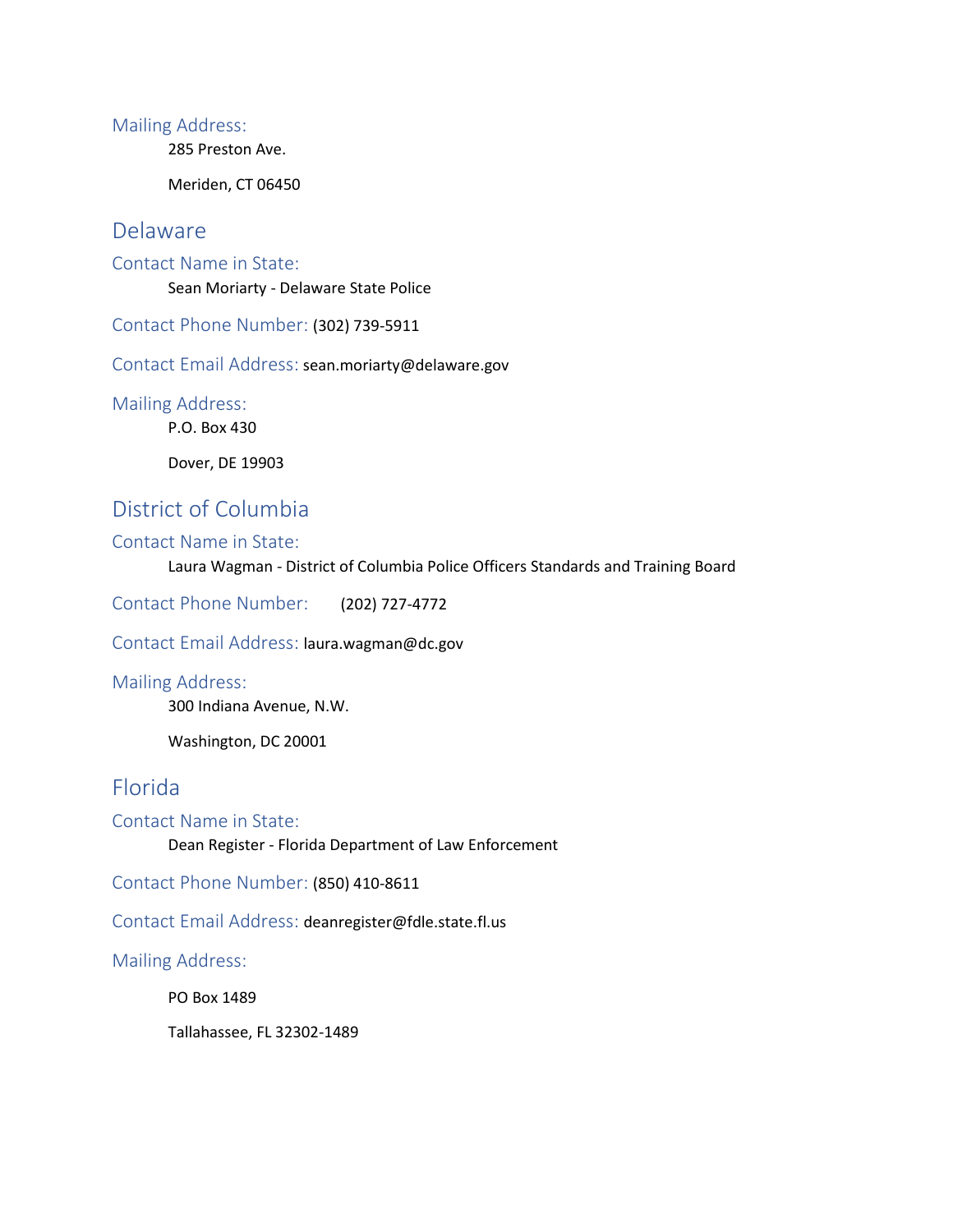# Georgia

Contact Name in State:

Mike Ayers - Georgia POST

Contact Phone Number: (770) 732-5996

Contact Email Address: mike.ayers@gapost.org

Mailing Address:

PO Box 349

Clarkdale, GA 30111

### Hawaii

Contact Name in State: Scott Goeas - Honolulu Police Department

Contact Phone Number: (808) 723-8302

Contact Email Address: sgoeas@honolulu.gov

### Mailing Address:

801 South Beretania St

Honolulu, HI 96813

# Idaho

Contact Name in State:

Brad Johnson - Idaho Peace Officer Standards & Training

Contact Phone Number: (208) 884-7251

Contact Email Address: brad.johnson@post.idaho.gov

### Mailing Address:

700 S. Stratford Drive

Meridian, ID 83642

### Illinois

### Contact Name in State:

Brent Fischer - Illinois Law Enforcement Training and Standards Board

Contact Phone Number: (217) 782-4540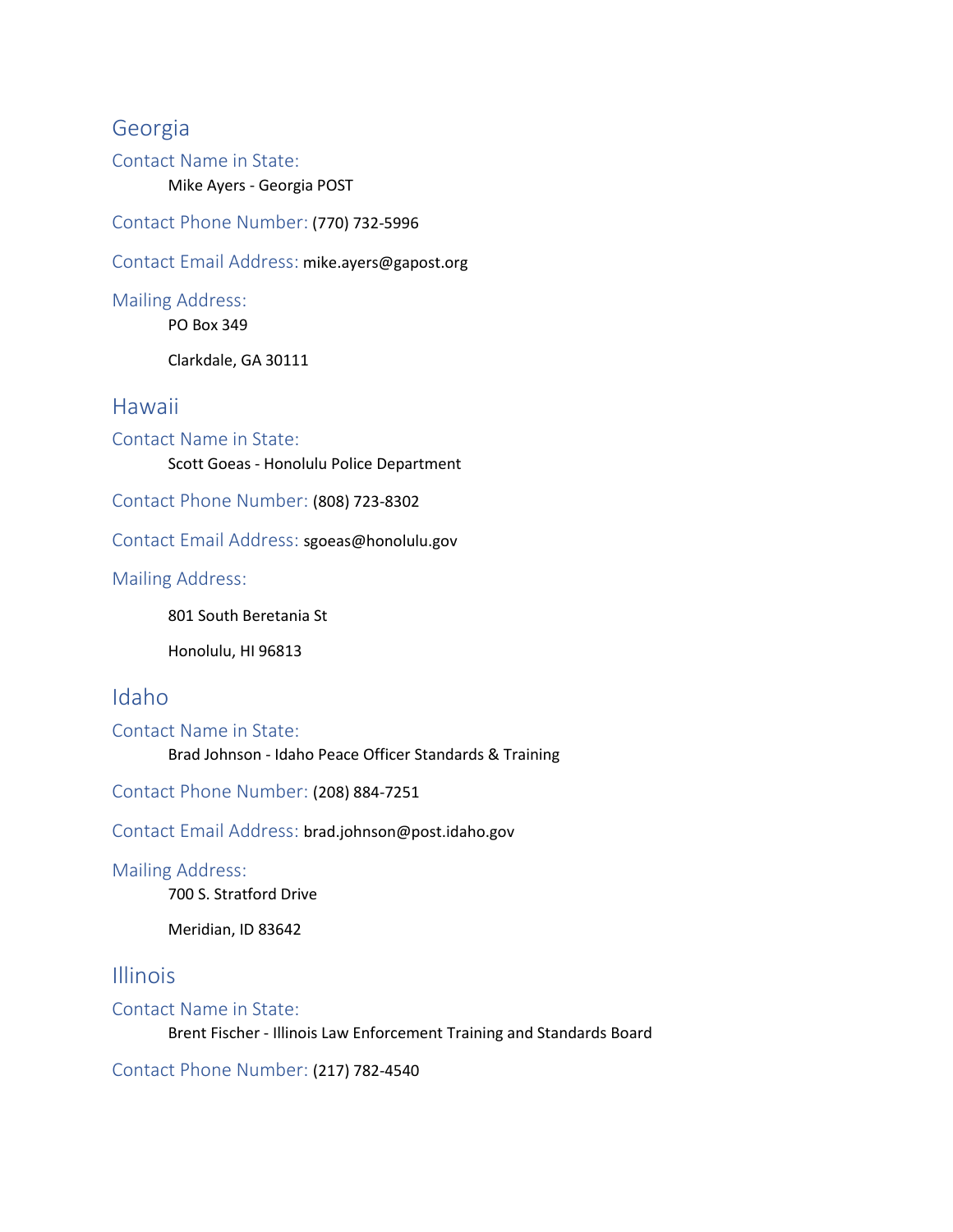Contact Email Address: Brent.Fischer@illinois.gov

Mailing Address:

4500 South Sixth Street Road

Springfield, IL 62703

# Indiana

Contact Name in State:

Tim Horty - Indiana Law Enforcement Training B

Contact Phone Number: (317) 839-5191

Contact Email Address: THorty@ilea.IN.gov

Mailing Address:

PO Box 313

Plainfield, IN 46168

Iowa

Contact Name in State:

Judy Bradshaw - Iowa Law Enforcement Academy

Contact Phone Number: (515) 725-9600

Contact Email Address: judy.bradshaw@iowa.gov

Mailing Address:

P O Box 130

Johnston, IA 50131

### Kansas

Contact Name in State:

Gary Steed - Kansas Commission on Peace Officers Standards and Training

Contact Phone Number: (316) 832-9906

Contact Email Address: gsteed@kscpost.org

Mailing Address:

1999 N. Amidon, Suite 350

Wichita, KS 67203-2180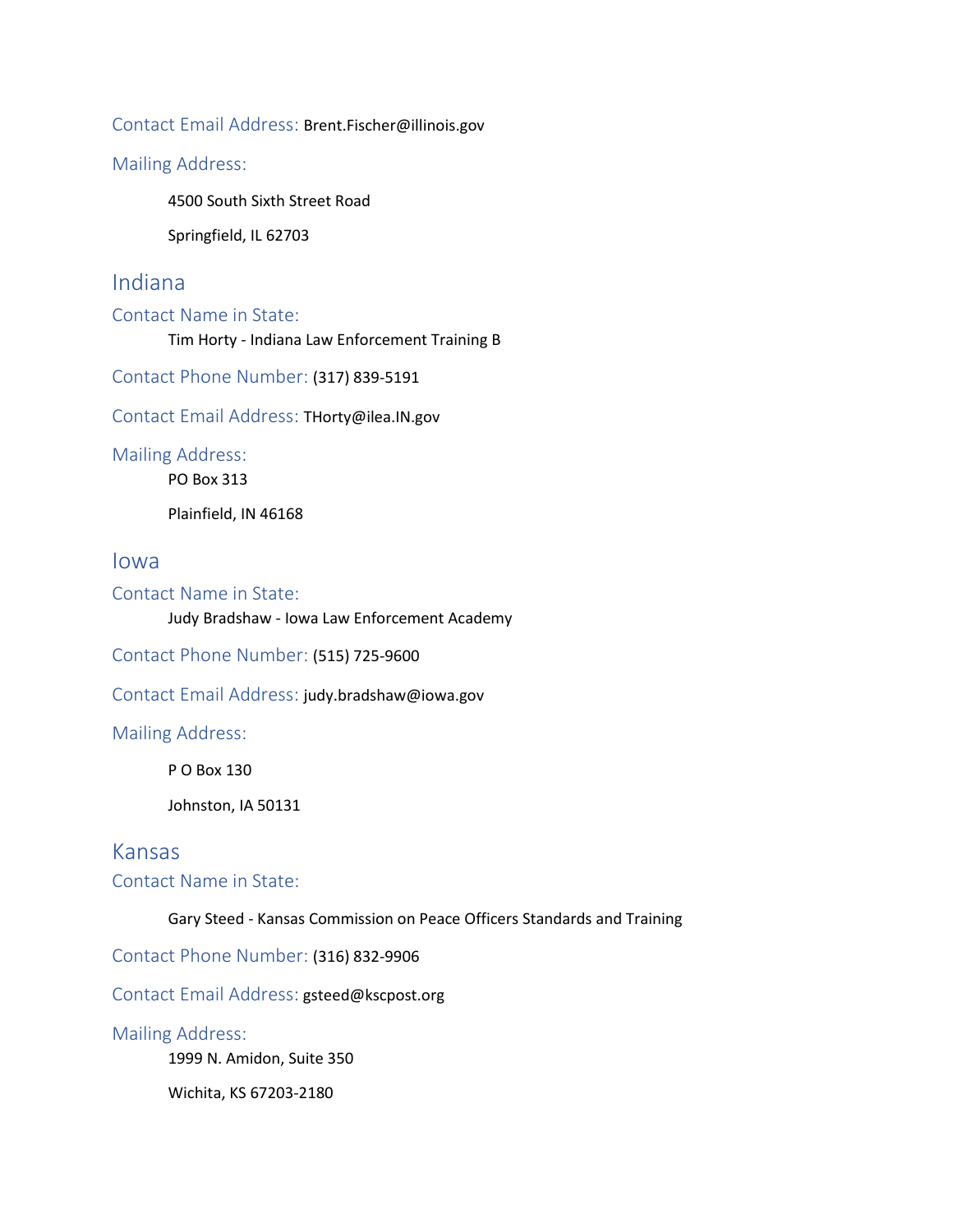# Kentucky

### Contact Name in State:

John Moberly - Kentucky Law Enforcement Council

Contact Phone Number: (502) 661-9660

Contact Email Address: john.moberly@ky.gov

Mailing Address:

521 Lancaster Ave

Richmond, KY 40475

### Louisiana

### Contact Name in State:

Jim Craft - Louisiana Commission on Law Enforcement and Administration of Criminal Justice

Contact Phone Number: (225) 342-1500

Contact Email Address: jim.craft@lcle.la.gov

Mailing Address:

602 North 5th St.

Baton Rouge, LA 70802

### Maine

Contact Name in State:

Richard Desjardins - Maine Criminal Justice Academy

Contact Phone Number: (207) 877-8000

Contact Email Address: rick.desjardins@maine.gov

### Mailing Address:

15 Oak Grove Road

Vassalboro, ME 04989

# Maryland

Contact Name in State:

Albert Liebno, Jr. - Maryland Department of Public Safety & Correctional Service

Contact Phone Number: (410) 875-3601

Contact Email Address: albert.liebno@maryland.gov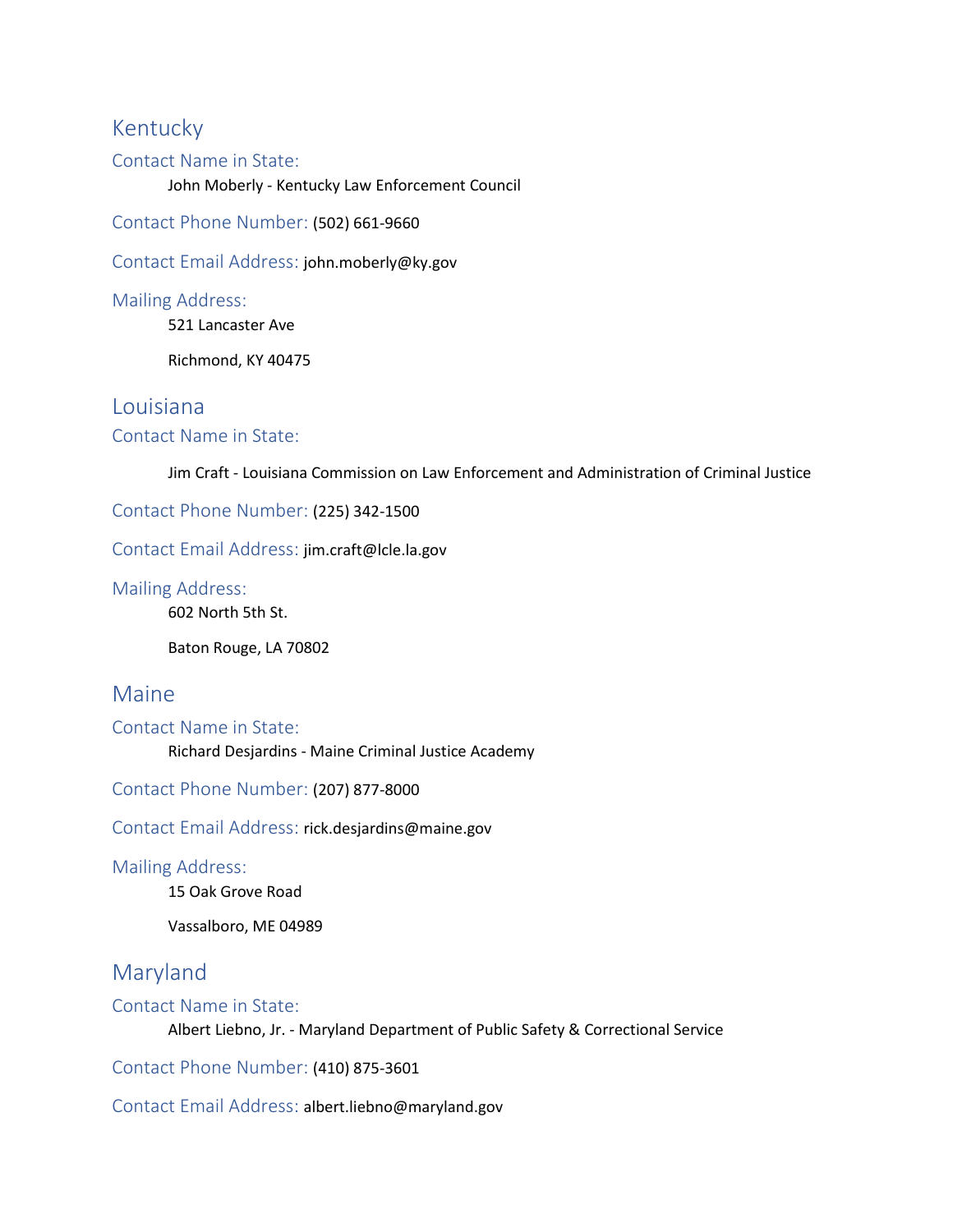6852 4th Street

Sykesville, MD 21784

# **Massachusetts**

### Contact Name in State:

Robert Ferullo, Jr. - Massachusetts Municipal Police Training Council

Contact Phone Number: (781) 437-0301

Contact Email Address: Robert.Ferullo@mass.gov

Mailing Address:

6 Adams Street

Randolph, MA 02368

# Michigan

### Contact Name in State:

Tim Bourgeois - Michigan Commission on Law Enforcement Standards (MCOLES)

Contact Phone Number: 517-636-7864

Contact Email Address: Bourgeoist1@michigan.gov

#### Mailing Address:

927 Centennial Way

Lansing, Michigan 48909

# Minnesota

### Contact Name in State:

Erik Misselt - Minnesota Board of Peace Officer Standards & Training

Contact Phone Number: (651) 201-7789

Contact Email Address: erik.misselt@state.mn.us

### Mailing Address:

1600 University Avenue

St. Paul, MN 55104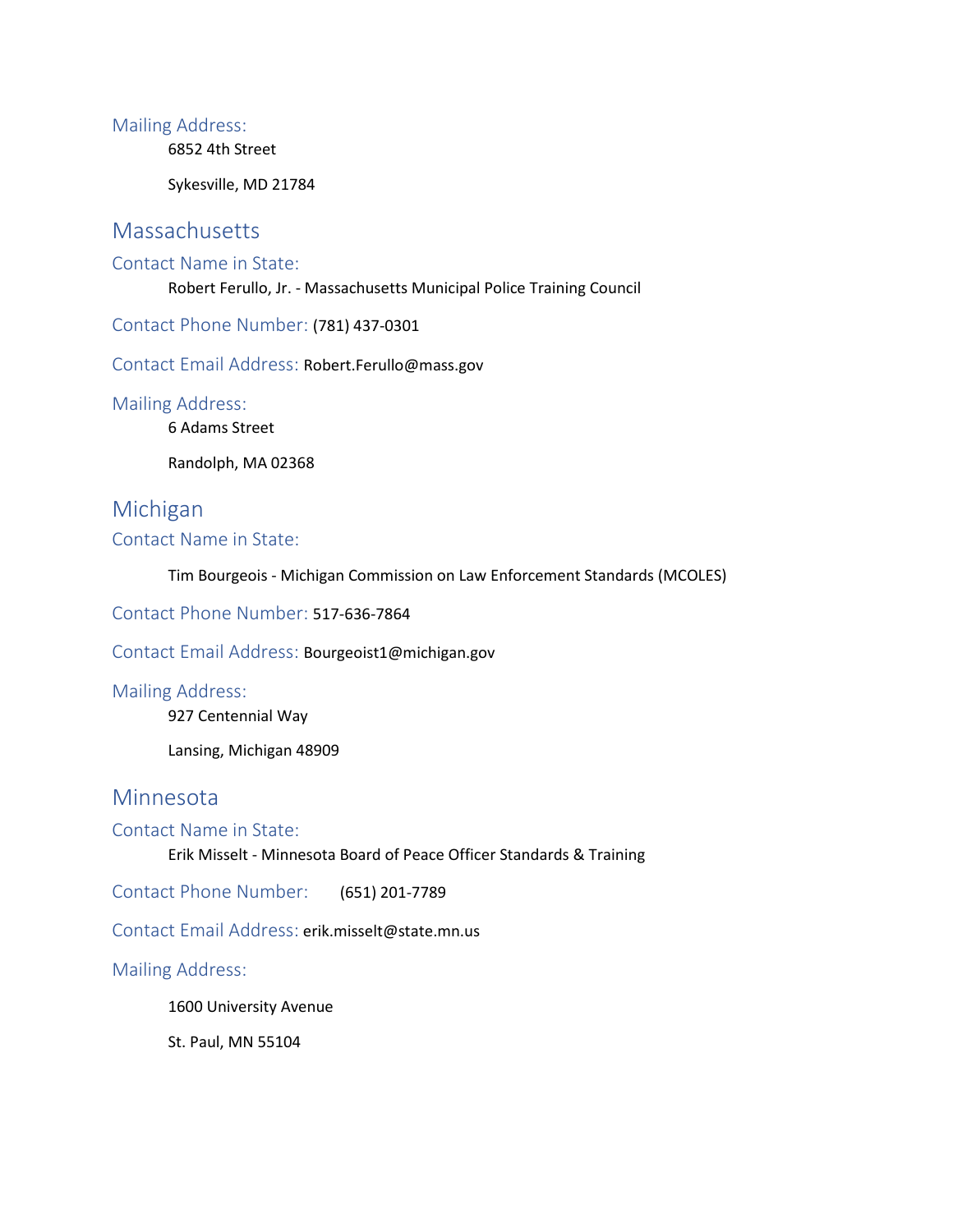# Mississippi

### Contact Name in State:

Robert Davis - Mississippi Board on Law Enforcement Officer Standards and Training

Contact Phone Number: (601) 977-3774

Contact Email Address: rdavis@dps.ms.gov

Mailing Address:

1025 Northpark Drive

Ridgeland, MS 39157

### **Missouri**

### Contact Name in State:

Jeremy Spratt - Missouri Peace Officer Standards and Training

Contact Phone Number: (573) 526-2765

Contact Email Address: jeremy.spratt@dps.mo.gov

#### Mailing Address:

1101 North Riverside Drive

Jefferson City, MO 65102

### Montana

### Contact Name in State:

Perry Johnson - Montana Peace Officers Standards and Training Council

Contact Phone Number: (406) 444-9976

Contact Email Address: pjohnson@mt.gov

Mailing Address:

2260 Sierra Road East

Helena, MT 59602

# Nebraska

### Contact Name in State:

Brenda Urbanek - Nebraska Law Enforcement Training Center

Contact Phone Number: (308) 385-6030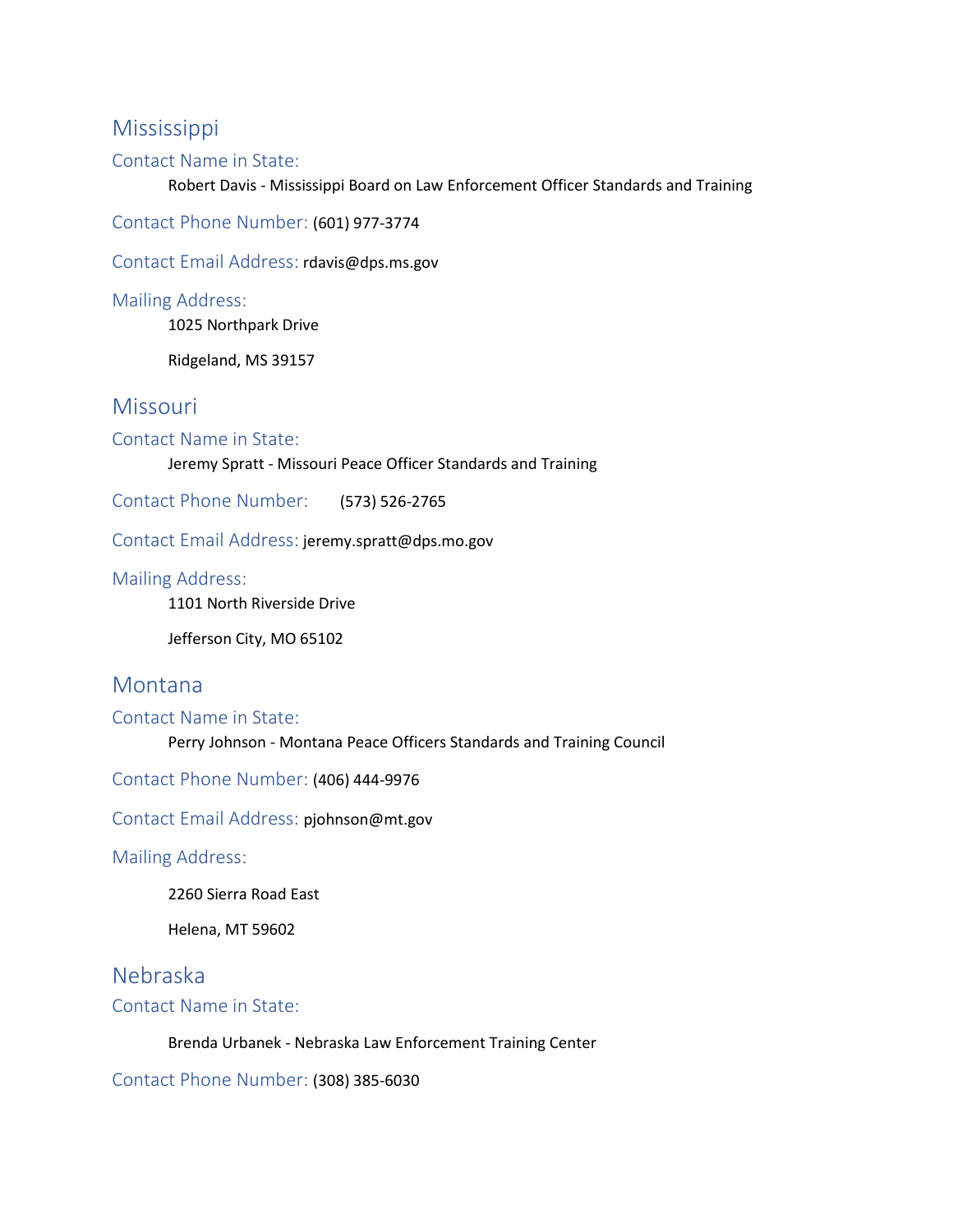### Contact Email Address: Brenda.Urbanek@nebraska.gov

### Mailing Address:

Nebraska Law Enforcement Training Center

3600 North Academy Road

Grand Island, Nebraska 68801

Fax: (308) 385-6032

### Nevada

### Contact Name in State:

Mike Sherlock - Nevada Peace Officer Standards & Training

Contact Phone Number: (775) 687-3318

Contact Email Address: msherlock@post.state.nv.us

### Mailing Address:

5587 Wa Pai Shone Ave.

Carson City, NV 89701

# New Hampshire

#### Contact Name in State:

John Scippa - New Hampshire Police Standards & Training Council

Contact Phone Number: (603) 271-1793

Contact Email Address: John.V.Scippa@pst.nh.gov

### Mailing Address:

17 Institute Drive

Concord, NH 03301

### New Jersey

Contact Name in State:

John Cunningham - New Jersey Police Training Commission

Contact Phone Number: (609) 376-2410

Contact Email Address: CunninghamJ@njdcj.org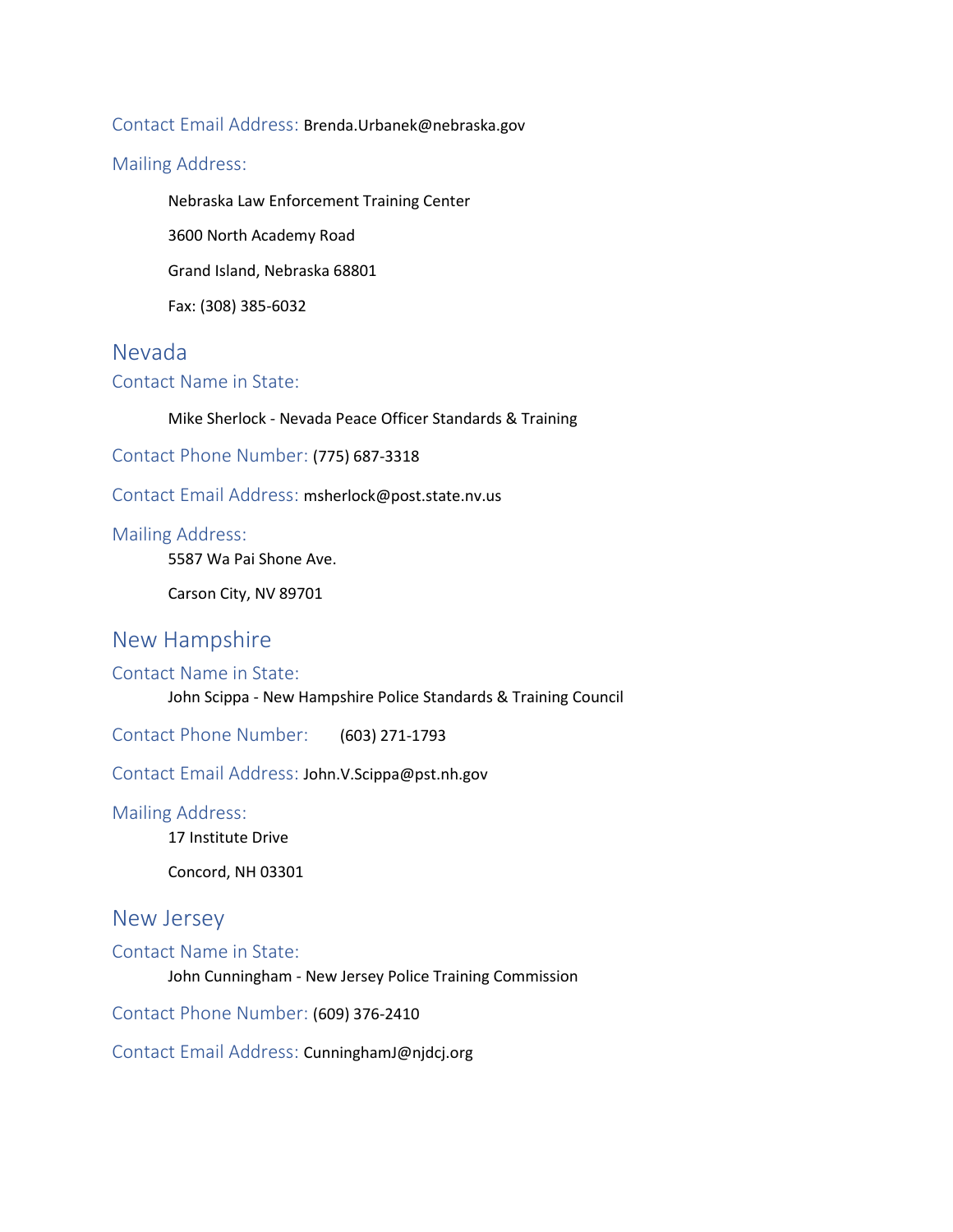25 Market St

Trenton, NJ 08625

### New Mexico

### Contact Name in State:

Kelly Alzaharna - New Mexico Law Enforcement Academy

Contact Phone Number: (505) 490-1837

Contact Email Address: kelly.alzaharna@state.nm.us

Mailing Address:

4491 Cerrillos Rd.

Sante Fe, NM 87507

### New York

Contact Name in State:

Michael Wood - New York State Division of Criminal Justice Services

Contact Phone Number: (518) 485-7610

Contact Email Address: michael.wood@dcjs.ny.gov

#### Mailing Address:

Alfred E Smith Building

Albany, NY 12203

# North Carolina

#### Contact Name in State:

Steven Combs - North Carolina Department of Justice - Criminal Justice Standards Division

Contact Phone Number: (919) 779-8203

Contact Email Address: scombs@ncdoj.gov

#### Mailing Address:

1700 Tryon Park Drive

Raleigh, NC 27610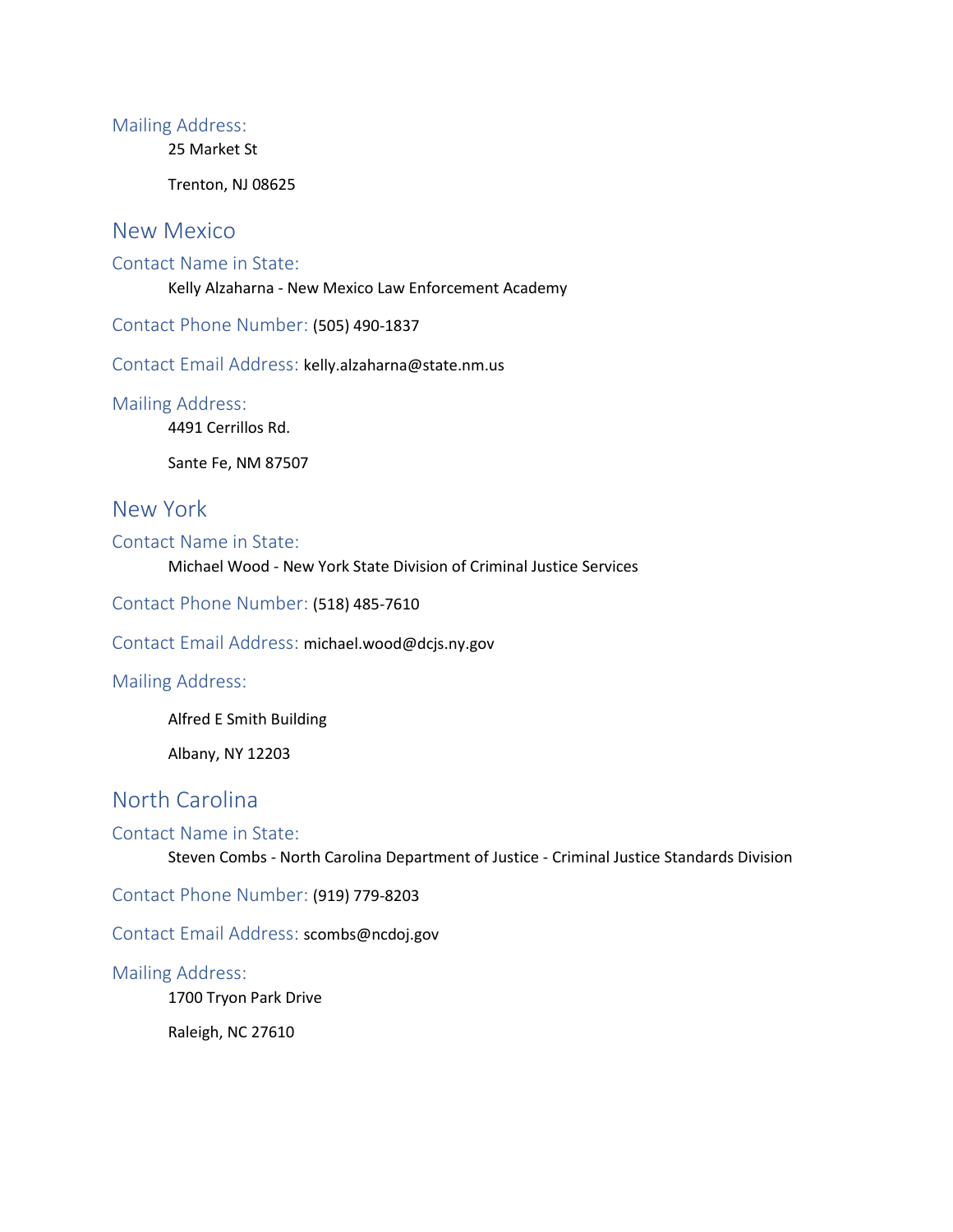# North Dakota

### Contact Name in State:

Duane Stanley - North Dakota Peace Officer Standards and Training Board Contact Phone Number: 701-328-5516

Contact Email Address: ds417@nd.gov

Mailing Address:

PO Box 1054

Bismarck, ND 58502

### Ohio

Contact Name in State:

Dwight Holcomb - Ohio Peace Officer Training Commission/Academy

Contact Phone Number: (740) 845-2700

Contact Email Address: dwight.holcomb@ohioattorneygeneral.gov

#### Mailing Address:

1650 Street Route 56 SW

London, OH 43140

# Oklahoma

### Contact Name in State:

Jesus Campa - Oklahoma Council on Law Enforcement Education & Training

Contact Phone Number: 405-239-5150

Contact Email Address: jesus.campa@cleet.state.ok.us

#### Mailing Address:

2401 Egypt Road

Ada, OK 74820

### Oregon

### Contact Name in State:

Eriks Gabliks - Oregon Department of Public Safety Standards and Training

Contact Phone Number: 503-378-2332

Contact Email Address: eriks.gabliks@state.or.us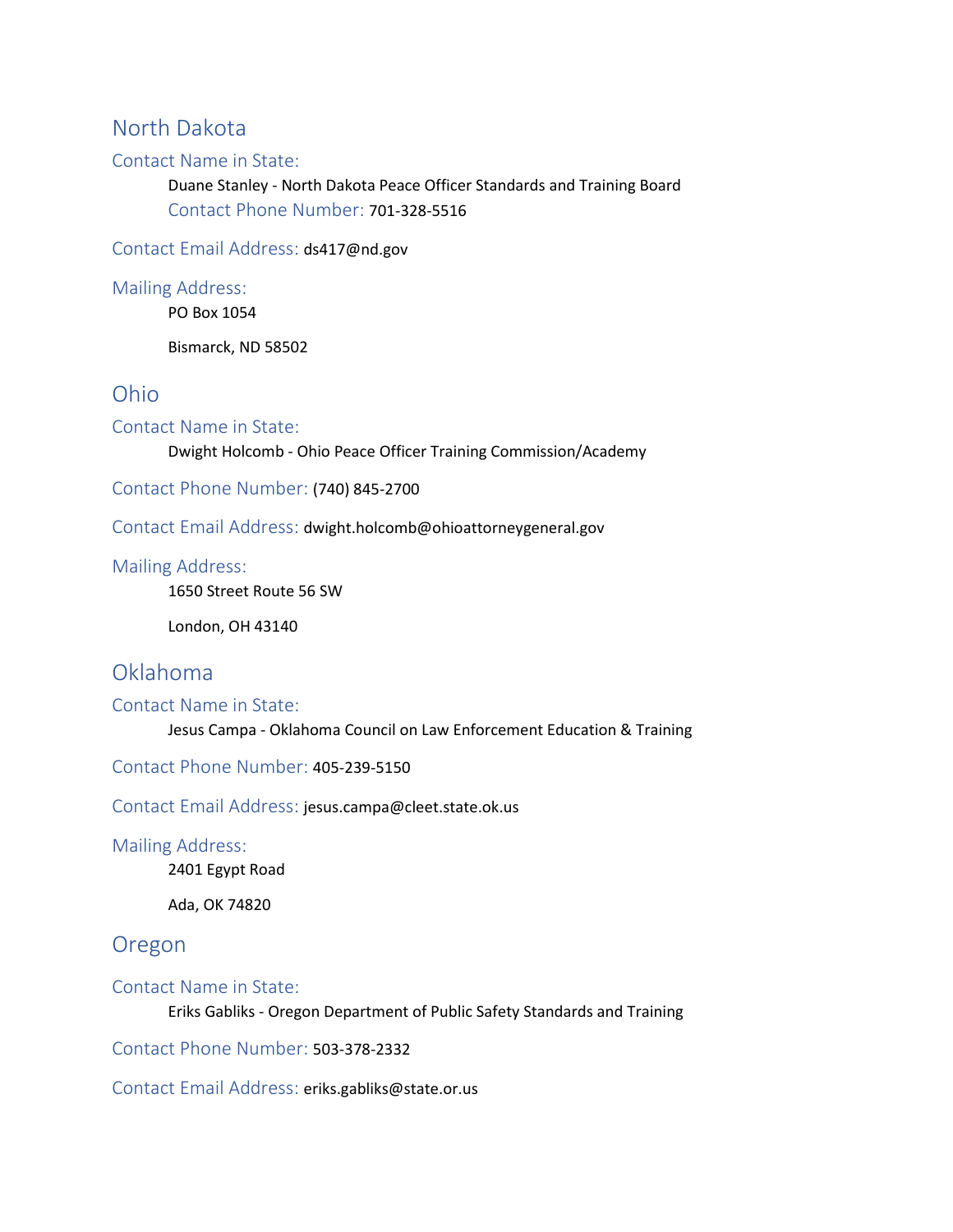4190 Aumsville Hwy SE

Salem, OR 97317

# Pennsylvania

Contact Name in State:

Steve Ignatz - Pennsylvania State Police MPOETC

Contact Phone Number: (717) 346-4086

Contact Email Address: stignatz@pa.gov

Mailing Address:

8002 Bretz Drive

Harrisburg, PA 17112

Rhode Island

Contact Name in State:

Christopher Zarrella - Rhode Island State Police

Contact Phone Number: (401) 444-1000

Contact Email Address: Christopher.zarrella@risp.gov

Mailing Address:

311 Danielson Pike

North Scituate, RI 02857

# South Carolina

### Contact Name in State:

Lewis Swindler - South Carolina Criminal Justice Academy

Contact Phone Number: (803) 896-7907

Contact Email Address: LJswindler@sccja.sc.gov

Mailing Address:

5400 Broad River Road

Columbia, SC 85712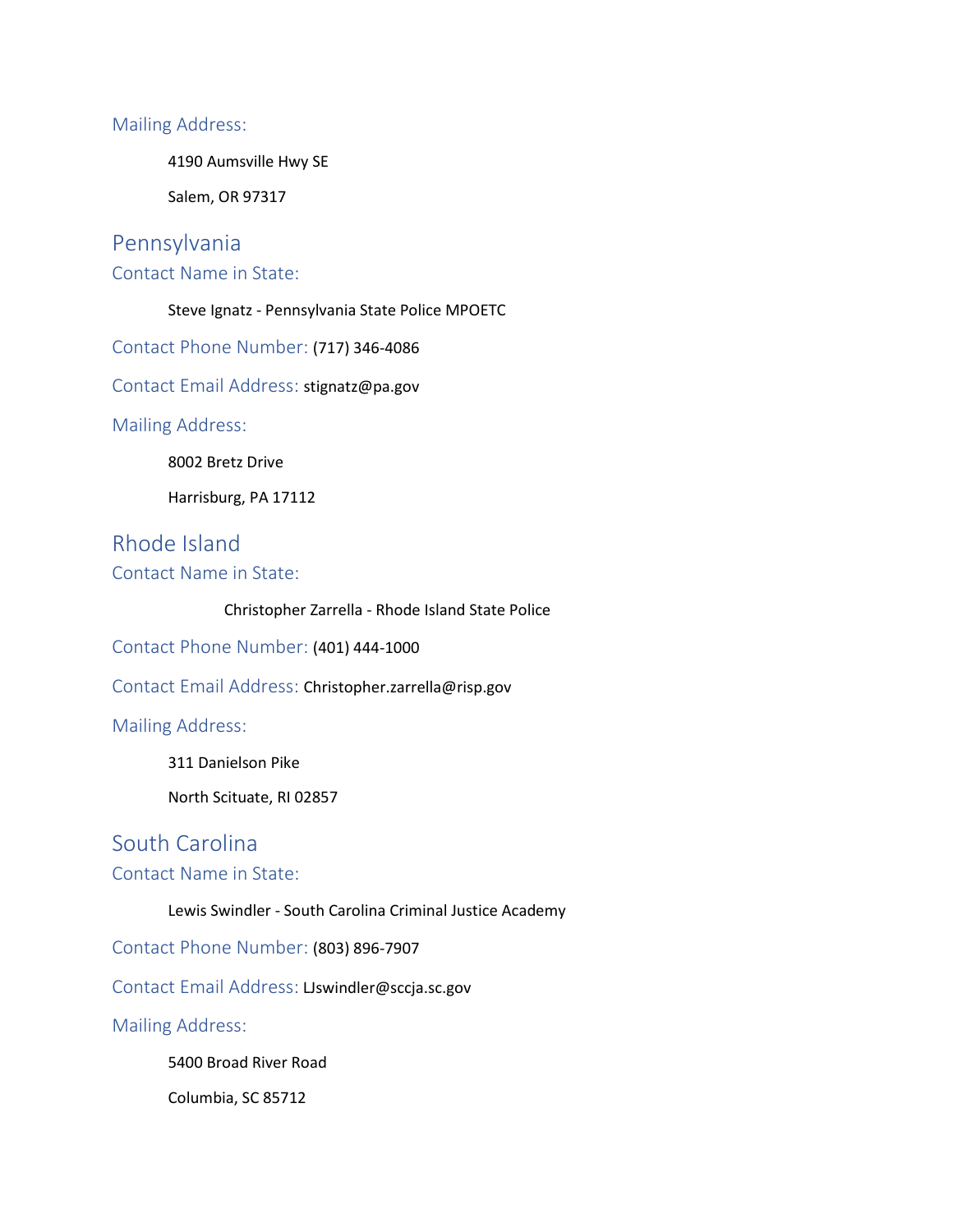# South Dakota Contact Name in State:

Chad Mosteller - South Dakota Law Enforcement Officers Standards & Training

Contact Phone Number: 605.773.3584

Contact Email Address: Chad.Mosteller@state.sd.us

Mailing Address:

1302 East Hwy 14

Pierre, SD 57501

### Tennessee

### Contact Name in State:

#### Brian Grisham - Tennessee Law Enforcement Training Academy

Contact Phone Number: (615) 741-2980

Contact Email Address: brian.grisham@tn.gov

Mailing Address:

3025 Lebanon Rd.

Nashville, TN 37214

### Texas

Contact Name in State: Kim Vickers - Texas Commission on Law Enforcement

Contact Phone Number: (512) 936-7712

Contact Email Address: kim.vickers@tcole.texas.gov

Mailing Address:

6330 East Hwy 290

Austin, TX 78723

# Utah

### Contact Name in State:

Jon Stephenson - Utah Peace Officers Standards & Training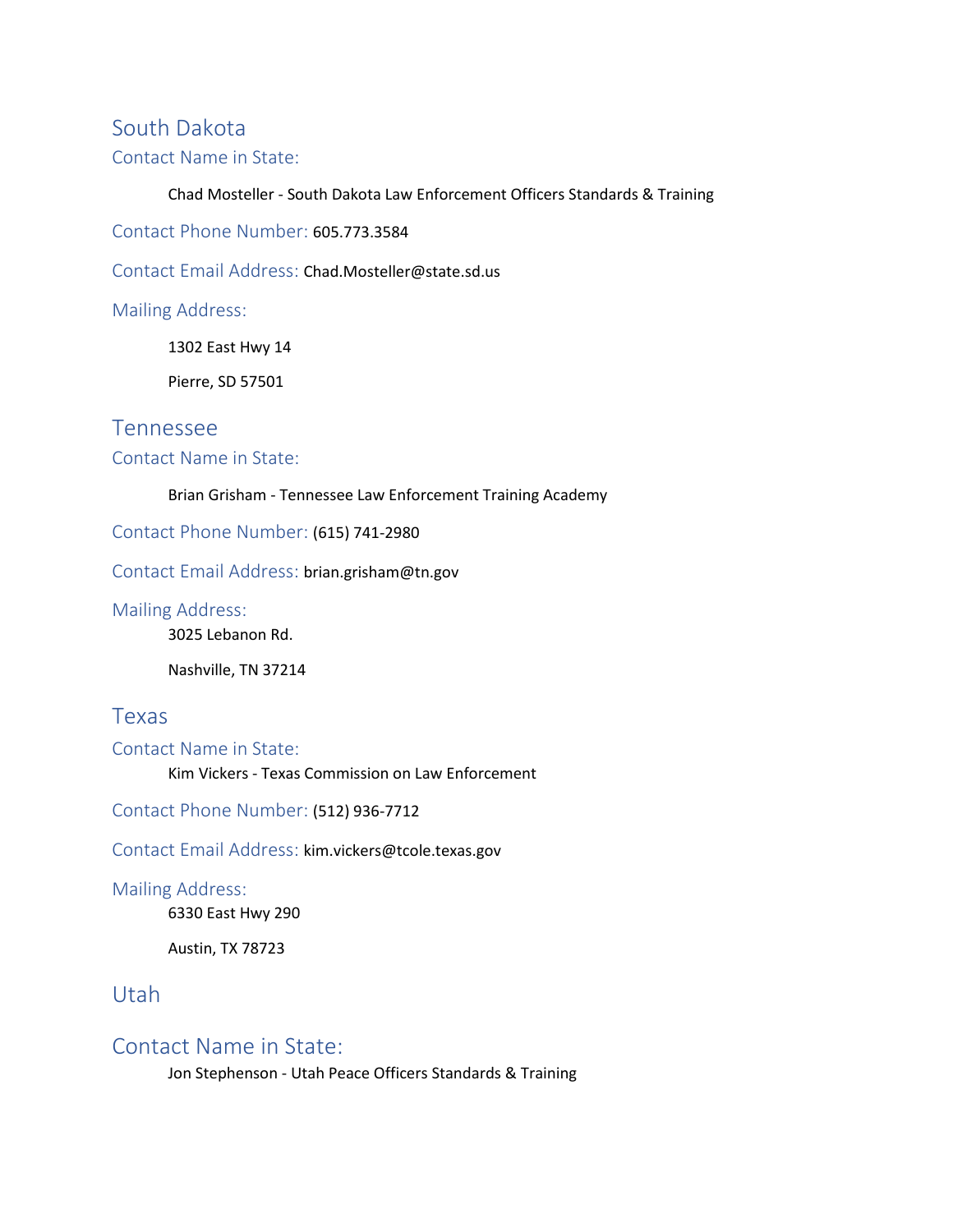Contact Phone Number: (801) 256-2322

Contact Email Address: sstephen@utah.gov

#### Mailing Address:

410 West 9800 South

Sandy, UT 84070

### Vermont

#### Contact Name in State:

Richard Gauthier - Vermont Criminal Justice Training Council

Contact Phone Number: 802-483-2738

Contact Email Address: richard.gauthier@vermont.gov

Mailing Address:

Vermont Police Academy

Pittsford, VT 05763

# Virginia

Contact Name in State:

Erik Smith - Virginia Department of Criminal Justice Services

Contact Phone Number: (804) 225-3899

Contact Email Address: erik.smith@dcjs.virginia.gov

#### Mailing Address:

1100 Bank Street

Richmond, VA 23219

# Washington

#### Contact Name in State:

Sue Rahr - Washington State Criminal Justice Training Commission

Contact Phone Number: (206) 835-7372

Contact Email Address: srahr@cjtc.state.wa.us

Mailing Address:

19010 1st Ave South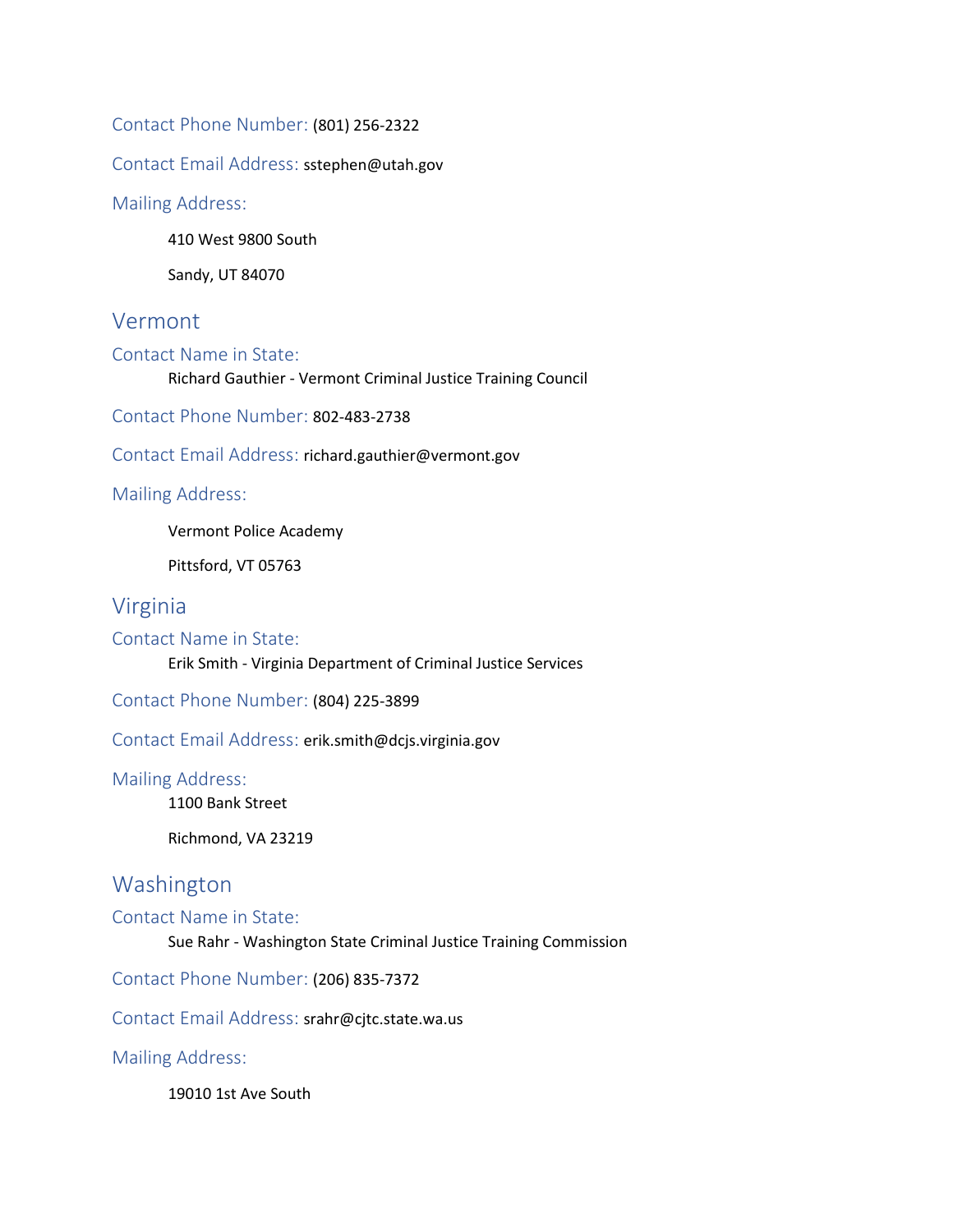#### Burien, WA 98148

# West Virginia Contact Name in State:

Chuck Sadler - West Virginia Division of Justice and Community Services

Contact Phone Number: 304.766.5847

Contact Email Address: charles.a.sadler@wv.gov

#### Mailing Address:

1204 Kanawha Boulevard East

Charleston, WV 25301

# **Wisconsin**

### Contact Name in State:

#### Steve Wagner - Wisconsin Department of Justice - Training & Standards Bureau

### Contact Phone Number: (608) 977-0719

Contact Email Address: wagnersa@doj.state.wi.us

### Mailing Address:

17 W Main Street

Madison, WI 53703

# Wyoming

### Contact Name in State:

Chris Walsh - Wyoming Peace Officer Standards and Training Commission

Contact Phone Number: (307) 358-8215

Contact Email Address: chris.walsh1@wyo.gov

### Mailing Address:

1556 Riverbend Drive

Douglas, WY 82633

### Guam

### Contact Name in State:

Dennis Santo Tomas - Guam Community College